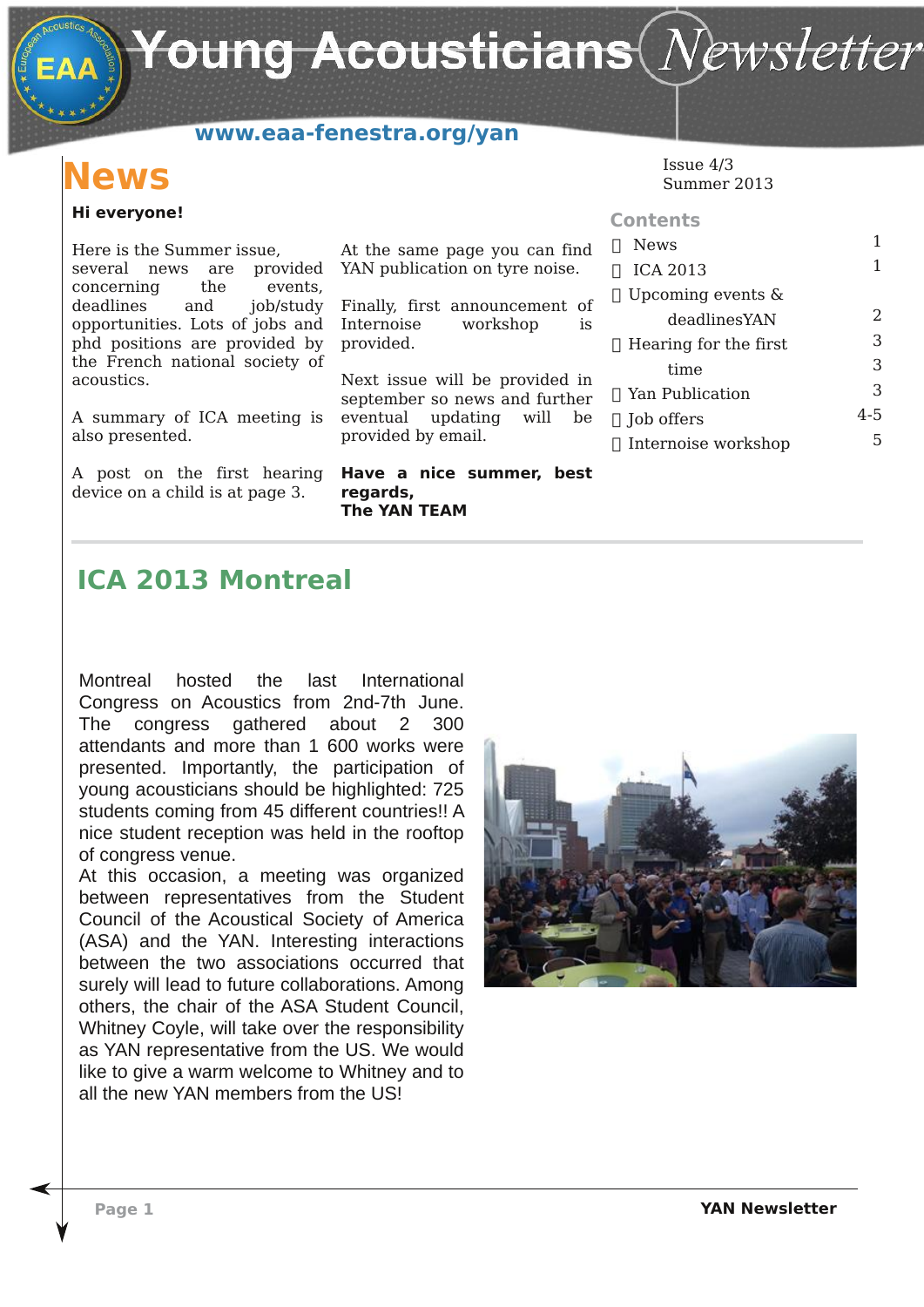# **Upcoming events & Deadlines**

#### **Upcoming events for July 2013:**

- 7-11 (ICSV 2013) 20th International Congress on Sound and Vibration
- 19-21 (ICHKM 2013) The keyboard and its role in the internationalization of music 1600- 1800
- 23-26 Invertebrate Sound and Vibration 2013
- 25-27 (AES 50th) AES 50th Conference on Audio Education
- 30 Jul. -3 Aug. (SMAC 2013) Stockholm Music Acoustics Conference 2013

**Upcoming events for August 2013:**

- 11-16 3rd International Conference on Effects of Noise on Aquatic Life
- 12-16 (ICMC 2013) The International Computer Music Conference 2013
- 21-24 (AES 51st) AES 51st International Conference on Loudspeakers and Headphones
- 26-28 (Noise-Con 2013) 5th International Conference on Wind Turbine Noise 2013
- 28-30 (WTN13) 5th International Conference on Wind Turbine Noise

**Upcoming events for September 2013:**

- 2-4 (AES 52nd): 52nd Conference on Sound Field Control-Engineering and Perception
- 2-6 (DAFx-13) 12th International Conference on Application of Contemporary Nondestructive testing in Engineering
- 4-6 (ICNDT 2013): 12th International Conference on Application of Contemporary Non-destructive testing in Engineering
- 8-13 (IBAC2013) International Bioacoustics Congress 2013
- 9-13 (EUSIPCO2013) 21th European Signal Processing Conference
- 15-18 (INTERNOISE 2013) International Congress and Exposition on Noise Control Engineering
- 26-28 (ETAI 2013) 11th International conference on Electronics, Telecommunications, Automation and Informatics
- 30 Sept. 2 Oct. Echopolis Days of Sound

**Submission deadlines for July 2013:**

- 5 (JAAN 2013). Acoustic and naval applications (Abstract)
- 8 166th Meeting of the Acoustical Society of America (Abstract)

**Submission deadlines for August 2013:**

- 25 (SYMPOL 2013) 12th biennial Symposium on Ocean Electronics (Full paper)
- 30 (PURAC 2013) The 4th Pacific Rim Underwater Acoustics Conference (Full paper)

**Submission deadlines for September 2013:**

- 1 Tecniacustica 2013 (Full paper)
- 7 Acoustics 2013 New Delhi (Full paper)
- 15 AES 53rd) 53rd Conference on Semantic Audio (Abstract)

**Workshops in July 2013:**

- 2 Good comprehension on working places: Forum of acoustics and additives solutions
- 20-24 Workshop on Elements of Cinematography Sonora
- 21-25 Symposium on 60th anniversary of the IEEE Ultrasonics, Ferroelectrics, and Frequency Control
- 24-26 (RIO Acoustics 2013) IEEE/OES Symposium on Acoustics in Underwater Geosciences
- 26-30 (CESMA) Summer Workshop on Perceptual Audio Coding

**Workshops in August 2013:**

2-6 SMC Summer School in Sound and Music Computing

**Workshops in September 2013:**

- 12-13 (ISMA 38) Annual ISMA course: Modal Analysis, Theory and Practice
- 12-13 (ISAAC 24) Annual ISAAC course: Advanced Techniques in Applied and Numerical Acoustics
- 23-27 Workshop on Physic Acoustic and applications
- 24-25 (CEAS and X-NOISE EV) Workshop on Atmospheric and ground effects on aircraft Noise
- 24-26 (COSAC 2013 MEETING) Symposium dedicated to Non- Destructive Testing in the field of Aeronautics
- 26 Recent developments in communication and focusing by time reversal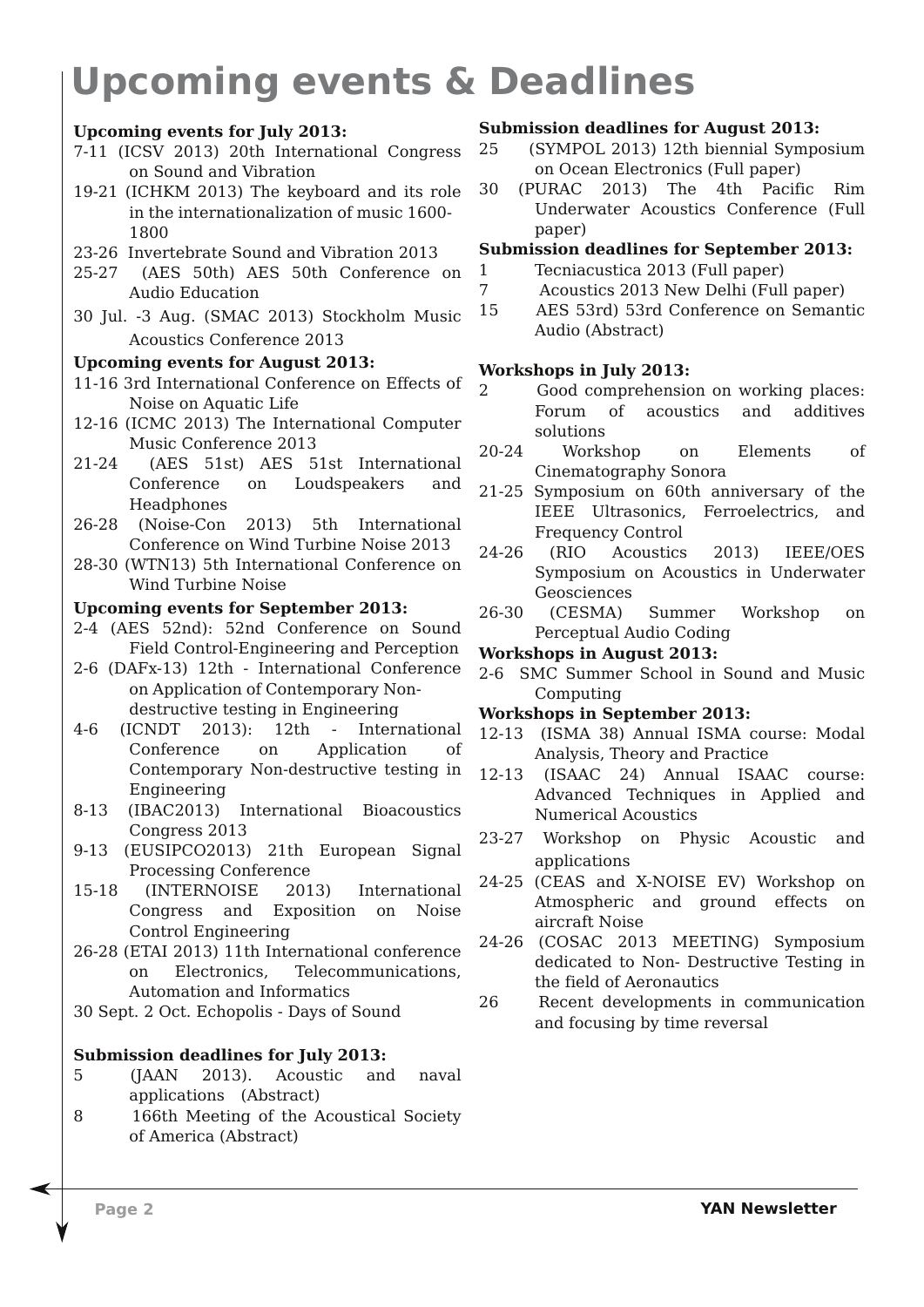### **Hearing for the first time**

This impressive photograph was taken by the photographer Jack Bradley in the moment in which a child, who was born deaf, listens to a sound for the first time in his life.

Grayson, a three-year-old child, was born without the nerves that transport the sound from the inner ear up to the brain, which meant that the traditional implants were not effective to correct his deafness. The doctors of the University of Medicine of North Carolina, in The United States, inserted a device in the brain of a minor for the first time.

It is early to know what exactly Grayson hears, but the doctors are confident that he will eventually hear and speak like any other child. His parents assured that in a little time he has made great progress, from the magic moment in which these images



were recorded. They said that this moment changed their lives and their son's life. Here you can see the news live from CNN:

<https://www.youtube.com/watch?v=YymDXGscOK8>

More posts on acoustics on: <http://www.esehache.com>

## **YAN Publication**

**Title: "An experimental procedure to obtain sound power level of tyre/road noise under Coast-By conditions**" [link to full [paper\]](http://www.sciencedirect.com/science/article/pii/S0003682X12003040)

Author: Nuria Campillo-Davo, Ramon Peral-Orts, Emilio Velasco-Sanchez, Hector Campello-Vicente

**Affiliation:** Universidad Miguel Hernandez de Elche, Elche (Alicante), Spain

**Published in:** Journal of Applied Acoustics, Volume 74, Issue 5, May 2013, Pages 718–727

#### **Abstract:**

The rolling noise from tyre–pavement interaction represents the greatest sound contribution from a vehicle when cruising at a high speed. To evaluate the sound levels from this source, existing standardized methods that establish different measurement procedures in both the immediate tyre surroundings, for example the Close-Proximity method, as well as at greater distances, as the Coast-By method. A fundamental parameter that can quantify the sound generation of a source is its sound power level. The standardized methods establish procedures to measure the sound pressure level but not the power level of a tyre as a noise source. For this reason, this paper presents a novel methodology based on sound pressure measurements to obtain the sound power level that a vehicle emits in Coast-By conditions, where noise is generated at tyre/road interaction. The paper describes the testing procedure used to obtain the sound power level, and it is accompanied by a mathematical simulation that studies the feasibility of the proposal. Finally, the proposed methodology is further validated through a field study.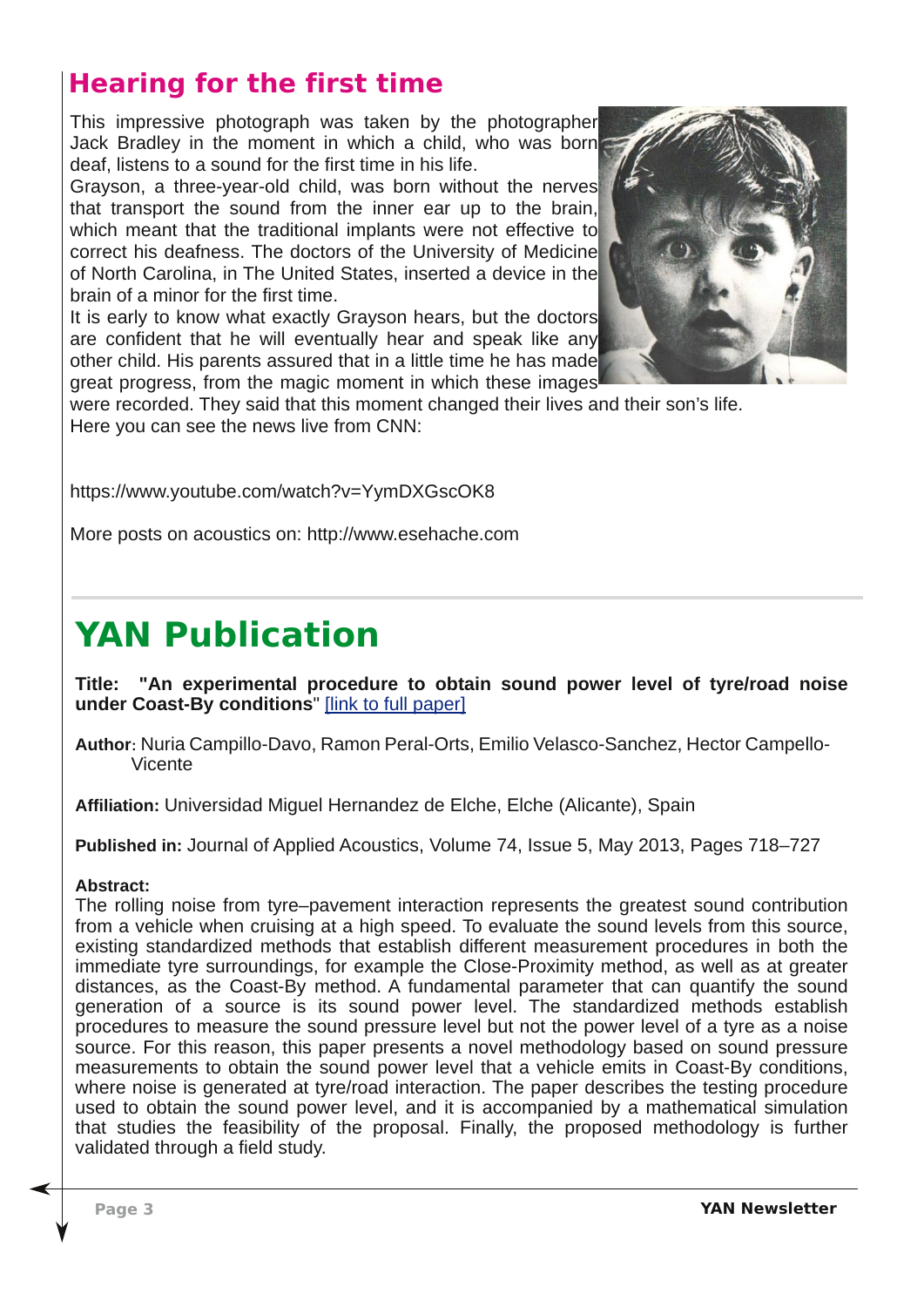# **Job offers**

Analyse de scène sonore multi-capteurs : un front-end temps-réel pour la manipulation de scène - Orange Labs, Rennes [\[link\]](http://sfa.asso.free.fr/ECHO_HEBDO/2013/doc/these_orangelabs_alexguerin.pdf)

Application des processus perceptifs d'Analyse de Scène Auditive à la représentation et la compression d'une scène sonore complexe - Orange Labs, Lannion [\[link\]](http://sfa.asso.free.fr/ECHO_HEBDO/2013/doc/these_orangelabs_rozennicol.pdf)

Etude de la réponse acoustique des collages directs et temporaires - IES (Montpellier), ST Microelectronics et CEA (Grenoble) [\[link,](http://sfa.asso.free.fr/ECHO_HEBDO/2013/doc/thesest-cea-ies.pdf) [submission\]](http://st.mycvthequehq.com/offre-fr-d008445d48dbd.html)

Retournement temporel appliqué à la localisation de bruits d'armes - Institut Saint Louis (68) et Laboratoire de Mécanique des Structures et des Systèmes Couplés du CNAM (75) [\[link\]](http://sfa.asso.free.fr/ECHO_HEBDO/2013/doc/these_isl_cnam_retournement_temporel.pdf)

Développement de méthodes de diagnostic vibratoire et acoustique pour les cloueuses portatives pneumatiques ICAR, laboratoire d'acoustique commun à l'ÉTS et à l'IRSST, situé dans les locaux de l'ÉTS, Montréal, Canada [\[link\]](http://sfa.asso.free.fr/ECHO_HEBDO/2013/doc/annonce_these_ets_irsst.pdf)

Evaluation et qualification du niveau d'adhésion dans une structure tricouche métal/colle/métal Laboratoire Ondes et Milieux Complexes, Le Havre [\[link\]](http://sfa.asso.free.fr/ECHO_HEBDO/2013/doc/these_end-collage_anr_isabeau.pdf)

Développement de cristaux phononiques actifs pour des applications ultrasonores, Development of active phononic crystals for ultrasound applications - GREMAN, Tours et LOMC, Le Havre [\[linkinFrench,](http://sfa.asso.free.fr/ECHO_HEBDO/2013/doc/these_fano_fr.pdf) [linkinEnglish\]](http://sfa.asso.free.fr/ECHO_HEBDO/2013/doc/these_fano_fr.pdf)

Sonification pour nouvelles stratégies de combustion - Interactions sonores et vibratoires -Laboratoire Vibrations Acoustique de l'INSA-Lyon [\[link\]](http://sfa.asso.free.fr/ECHO_HEBDO/2013/doc/these_psa_lva2013.pdf)

POSTDOC:

Post Doc: Binaupsychoacoustics of room reverberation and machine learning – Technische Universität München. Bernhard Seeber, seeber@tum.de

Post Doc position in structural acoustics and vibration Laboratoire Vibrations Acoustique, Lyon [\[link\]](http://sfa.asso.free.fr/ECHO_HEBDO/2013/doc/lva_postdoc2013.pdf)

Post Doc: Singing Research, Digital Library Development – University of Prince Edward Island. [\[link\]](http://hr.upei.ca/01A13)

Post Doc: University of California, Los Angeles, Bureau of Glottal Affairs. Jodry Kreiman, jkreiman@ucla.edu, Bruce Gerratt, bgerratt@ucla.edu

JOBS:

Entrylevel Acoustic Consultant, Acoustical Design Collaborative, Ltd, www.akustx.com, Neil Thompson, nts@akustx.com [\[link\]](www.akustx.com)